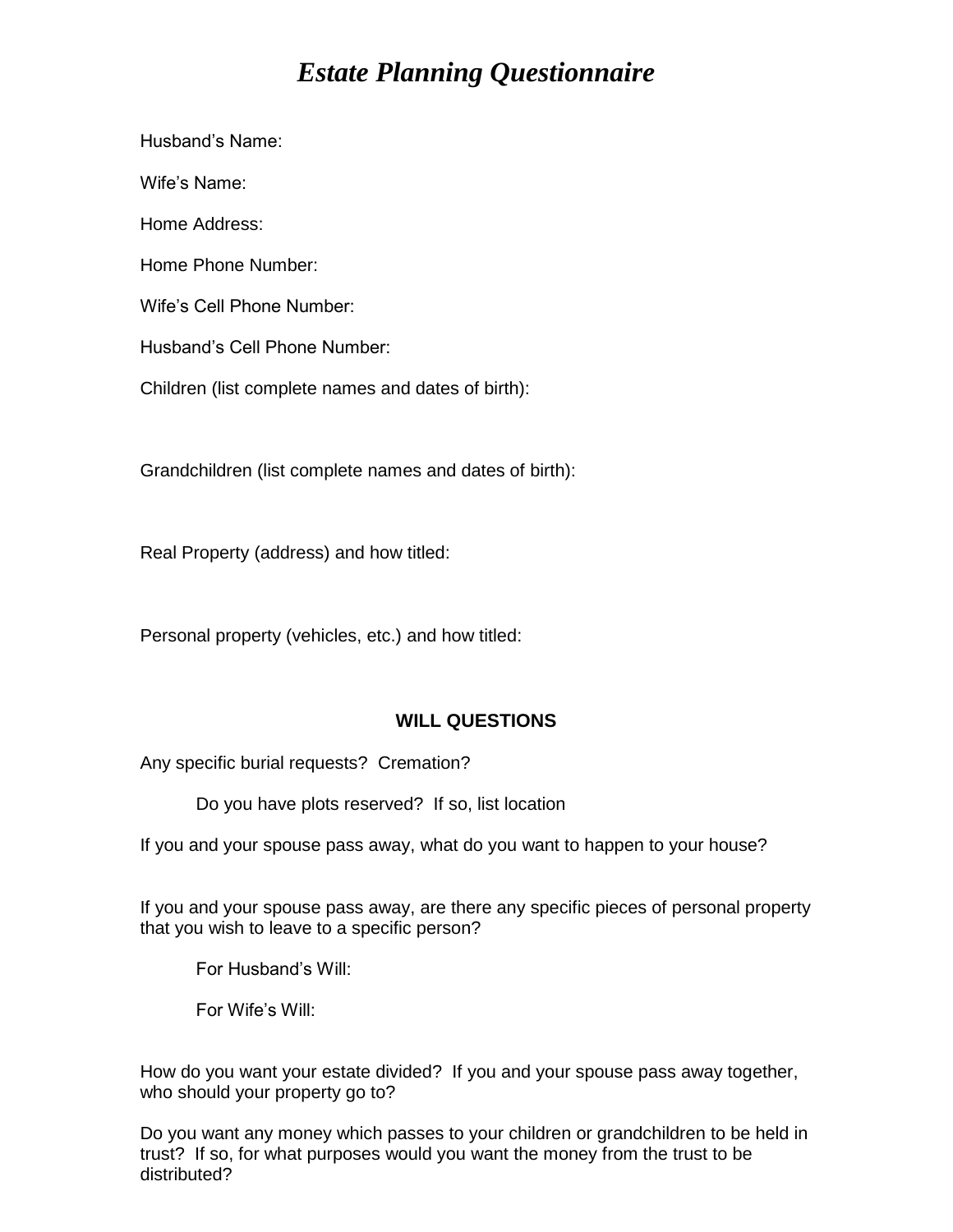At what age do you want the children to have access to the trust outright?

Who do you want to act as the Trustee (the keeper of the trust fund)?

Name: Address: Phone #:

Alternate?

Name: Address: Phone #:

If you have minor children, who do you want to act as their Guardian?

Name: Address: Phone #:

Alternate?

Name: Address: Phone #:

Who do you wish to act as your Personal Representative (or executor of the estate)?

| Husband: | Name:    |
|----------|----------|
|          | Address: |
|          | Phone #: |
|          |          |

Wife: Name: Address: Phone #:

Alternate?

| Husband: | Name:        |
|----------|--------------|
|          | Address:     |
|          | Phone $\#$ : |
|          |              |

Wife: Name: Address: Phone #:

Do you want your will kept at the county Register of Wills for safe keeping (\$5 charge per person)? Social Security Numbers for filing: Husband: Wife: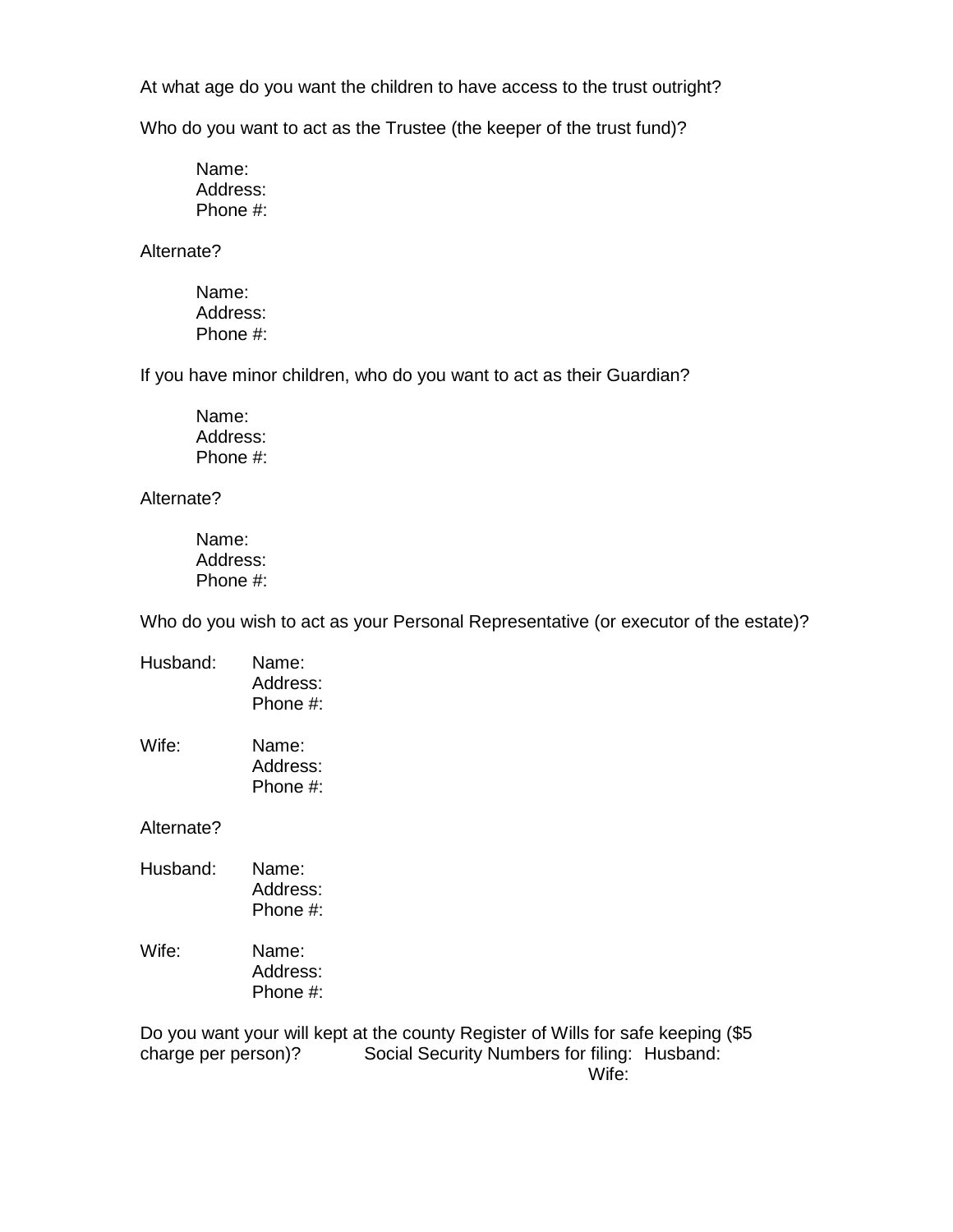### **Advanced Medical Directive**

*An advanced medical directive is a legal document in which you are authorizing another individual to act as decision maker for situations where the client is unable to consent to treatment due to incompetency, disability or unconsciousness. This document is broken down into two parts. Part A has to do with simply consenting to treatment when a client is expected to survive. Part B has to do with end of life decision making processes when there's no expectation of survival, such as whether you want life support, nutrition or pain medicine that may shorten your expected date of death.*

#### **QUESTIONS**

If you are 1) at the end stage of a terminal illness, 2) suffer a catastrophic injury from which death is imminent and inevitable, or 3) are in a constant vegetative state (no conscious brain function) with no hope of recovery, do you wish to be kept on artificial life support (respirator, etc.)?

In that situation, would you want to be given a feeding tube?

Do you want pain medication, even if giving you the medication might shorten your life?

If you are unable to make medical decisions for yourself, who do you want to be able to consent to treatment for you (name, address, phone number)?

| Husband: | Name:       |
|----------|-------------|
|          | Address:    |
|          | Phone $#$ : |

Wife: Name: Address: Phone #:

Alternate (name, address, phone number)?

- Husband: Name: Address: Phone #:
- Wife: Name: Address: Phone #:

Are there any limitations on this decision making power?

Do you have different desires if you are pregnant?

Do you wish to be an organ donor?

Do you have any limits on your organ donation wishes?